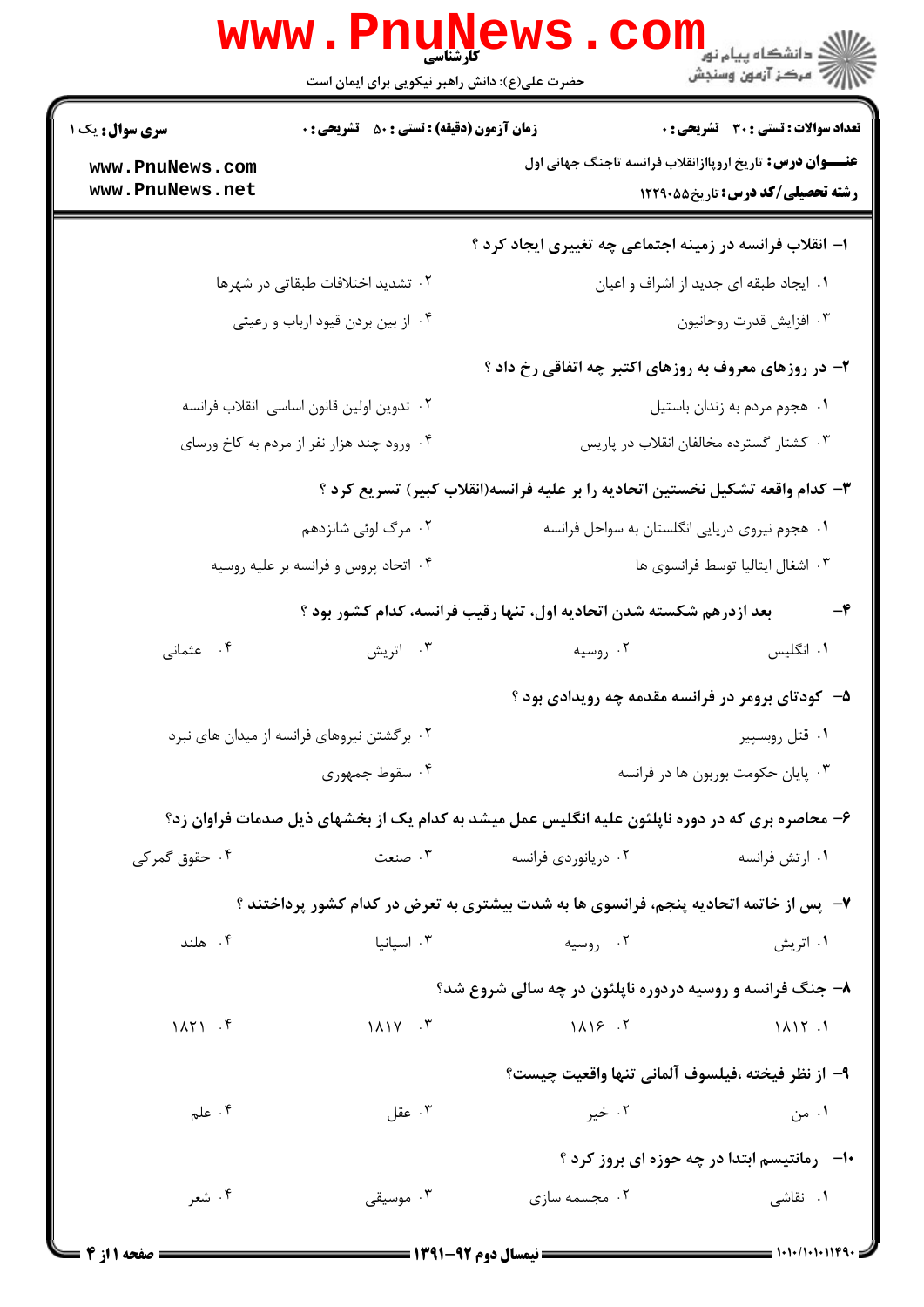| <b>زمان آزمون (دقیقه) : تستی : 50 ٪ تشریحی : 0</b><br><b>سری سوال : ۱ یک</b> |                                                  |                                                                                                            | <b>تعداد سوالات : تستی : 30 ٪ تشریحی : 0</b>                     |
|------------------------------------------------------------------------------|--------------------------------------------------|------------------------------------------------------------------------------------------------------------|------------------------------------------------------------------|
| www.PnuNews.com                                                              |                                                  |                                                                                                            | <b>عنــــوان درس:</b> تاریخ اروپاازانقلاب فرانسه تاجنگ جهانی اول |
| www.PnuNews.net                                                              |                                                  |                                                                                                            | <b>رشته تحصیلی/کد درس:</b> تاریخ۵۵×۱۲۲۹                          |
|                                                                              |                                                  | 11– غلبه ناپلئون اول باعث انهدام كدام امپراطوري شد؟                                                        |                                                                  |
|                                                                              | ۰۲ امپراطوری مقدس روم و ژرمن                     | ۰۱ امپراطوری اتریش- هنگری                                                                                  |                                                                  |
|                                                                              | ۰۴ امپراطوری عثمانی                              |                                                                                                            | ۰۳ امپراطوری روسیه                                               |
|                                                                              |                                                  | ۱۲- جانشین کاترین دوم که مردی هوسران و خشن بود چه نام داشت؟                                                |                                                                  |
| ۰۴ فردریک سوم                                                                | ۰۳ نیکولای اول                                   | ۰۲ الکساندر دوم                                                                                            | ٠١. پل اول                                                       |
|                                                                              |                                                  | ۱۳- در زمان انقلاب فرانسه، قسمت اعظم آمریکا در اختیار کدام کشور بود ؟                                      |                                                                  |
| ۰۴ اسپانیا                                                                   | ۰۳ فرانسه                                        | ۰۲ انگلستان                                                                                                | ۰۱ پرتغال                                                        |
|                                                                              |                                                  |                                                                                                            | ۱۴- منظور از رستوراسیون چیست ؟                                   |
|                                                                              | ۰۲ احیاء نظام سلطنتی                             |                                                                                                            | ۰۱ جنگ ها و فتوحات ا مپراطوري ناپلئون                            |
| ۰۴ افكار آزاديخواهانه انقلاب فرانسه                                          |                                                  | ۰۳ نظام ارباب و رعیتی در فرانسه                                                                            |                                                                  |
|                                                                              |                                                  | 1۵– کشور ًپی با با بهم پیوستن کدام کشورها ایجاد شد ؟                                                       |                                                                  |
| ۰۴ يونان و ايتاليا                                                           | ۰۳ اتریش و مجارستان                              | ۰۲ لهستان و رومانی                                                                                         | ۰۱ هلند و بلژیک                                                  |
|                                                                              |                                                  |                                                                                                            | ۱۶- موضوع اعلامیه مونرو چه بود ؟                                 |
|                                                                              | ۰۲ آزادی مذهبی در ایتالیا                        | ۰۱ اعلان لغو برده داری در آمریکا                                                                           |                                                                  |
|                                                                              | ۰۴ اتحاد دول پادشاهی بر علیه افکار انقلاب فرانسه | ۰۳ منع دخالت کشورهای اروپایی در امور کشورهای آمریکائی                                                      |                                                                  |
|                                                                              |                                                  | ۱۷– این فیلسوف 「انگلیسی، عالم اخلاقی است ودر اخلاق، مشربی را که از طریقت اپیکور سرچشمه گرفت را تأسیس کرد ؟ |                                                                  |
| ۰۴ ویکتور هوگو                                                               |                                                  | ۰۲ منتسکیو ۲۰۰ ۲۰۰ بنتام                                                                                   | ۰۱ راسل                                                          |
|                                                                              |                                                  | ۱۸– در قرن نوزدهم(۱۸۱۵–۱۸۳۰) کدام دسته از رمان ها مورد توجه نویسندگان و مردم بودند ؟                       |                                                                  |
| ۰۴ رمان های فلسفی                                                            |                                                  |                                                                                                            |                                                                  |
|                                                                              |                                                  | ۱۹– انقلاب ۱۸۳۰ باعث بروز انقلاب در کدام یک از مناطق تحت سلطه امپراطوری روسیه شد ؟                         |                                                                  |
| ۰۴ مجارستان                                                                  | ۰۳ قفقاز                                         | ۰۲ لیتوانی                                                                                                 | ۰۱ لهستان                                                        |
|                                                                              |                                                  |                                                                                                            |                                                                  |
|                                                                              |                                                  |                                                                                                            |                                                                  |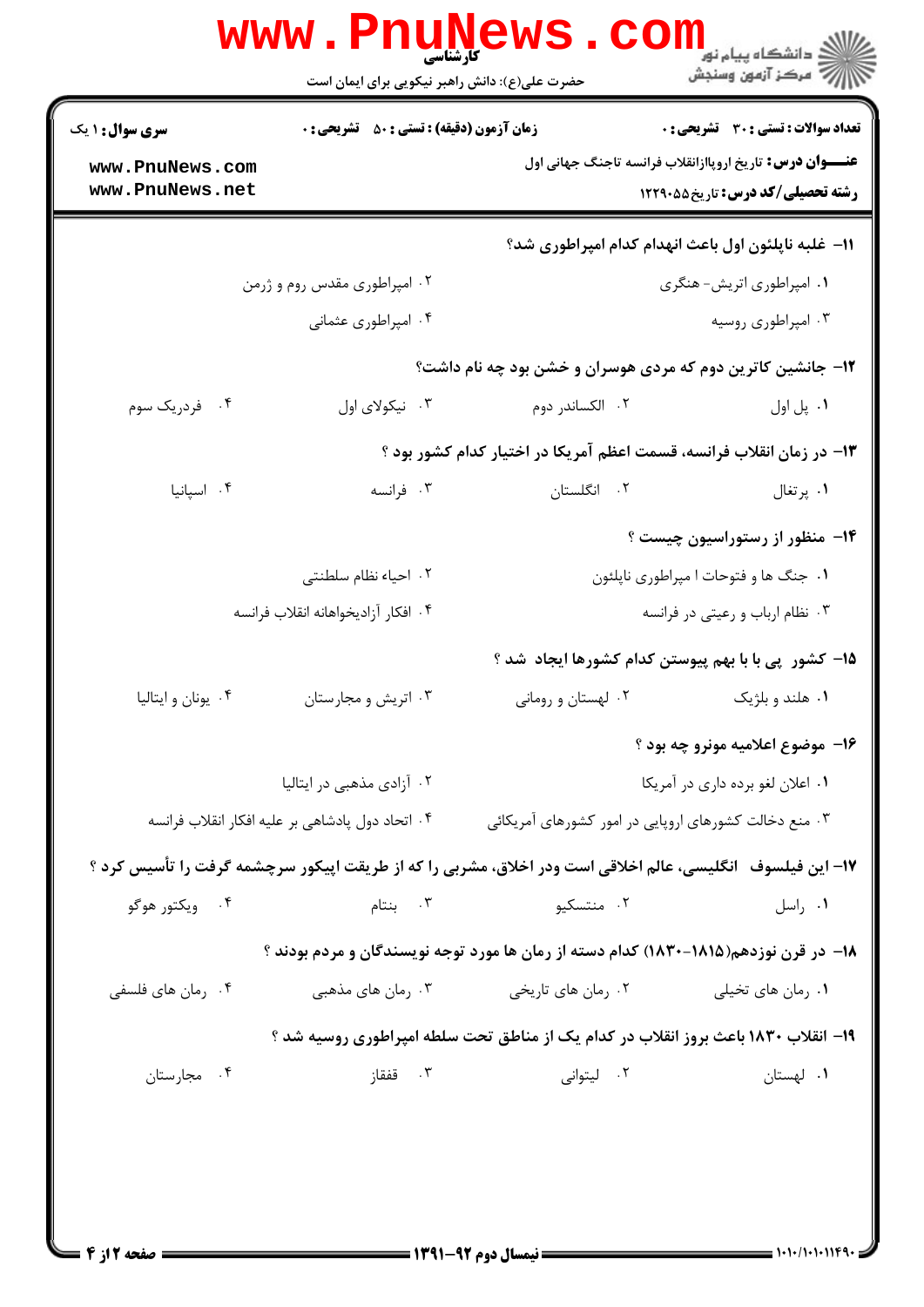|                        | WWW.Pnuw<br>حضرت علی(ع): دانش راهبر نیکویی برای ایمان است                      | <u>ews</u> . com                                                                        | رآ مرڪز آزمون وسنڊش                                             |  |  |
|------------------------|--------------------------------------------------------------------------------|-----------------------------------------------------------------------------------------|-----------------------------------------------------------------|--|--|
| <b>سری سوال :</b> ۱ یک | <b>زمان آزمون (دقیقه) : تستی : 50 ٪ تشریحی : 0</b>                             |                                                                                         | تعداد سوالات : تستى : 30 ٪ تشريحي : 0                           |  |  |
| www.PnuNews.com        |                                                                                |                                                                                         | <b>عنـــوان درس:</b> تاریخ اروپاازانقلاب فرانسه تاجنگ جهانی اول |  |  |
| www.PnuNews.net        |                                                                                |                                                                                         | <b>رشته تحصیلی/کد درس:</b> تاریخ551298                          |  |  |
|                        | <b>۲۰</b> - موضوع «فرمان اتحاد» که در سال۱۸۴۰ از طرف دولت انگلیس صادر شد،چیست؟ |                                                                                         |                                                                 |  |  |
|                        |                                                                                |                                                                                         | ۰۱ اتحاد کشورهای آمریکایی بر علیه استعمار انگلستان              |  |  |
|                        |                                                                                | ۰۲ اتحاد روسیه، اتریش و پروس بر علیه افکار انقلاب فرانسه                                |                                                                 |  |  |
|                        |                                                                                | ۰۳ اتحاد کاتولیکها و پروتستانها در انگلیس                                               |                                                                 |  |  |
|                        |                                                                                | ۰۴ ایجاد یک مجلس نمایندگان متشکل از نمایندگان تمام ایالات کانادا                        |                                                                 |  |  |
|                        |                                                                                |                                                                                         | <b>۲۱</b> - چه کسی موسس مذهب تحصلی ( پوزیتویسم) است ؟           |  |  |
| ۰۴ استوارت میل         | ۰۳ هربارت                                                                      | ۰۲ اگوست کنت                                                                            | ۰۱ شوپنهاور                                                     |  |  |
|                        |                                                                                | ۲۲- یکی از نتایج کدام انقلاب در فرانسه ، کناره گیری مترنیخ از قدرت بود ؟                |                                                                 |  |  |
| ۰۴ انقلاب سال ۱۸۴۸     | ۰۳ انقلاب سال ۱۸۳۰                                                             | ۰۲ انقلاب سال ۱۸۱۵                                                                      | ۰۱ انقلاب کبیر ۱۷۸۹                                             |  |  |
|                        |                                                                                | ۲۳- گیوم اول، او را که مردی نیرومند، مدبر و با اراده بود را به وزارت برگزید؟            |                                                                 |  |  |
| ۰۴ سیمون بولیوار       | ۰۳ گاریبالدی                                                                   | ۰۲ بیسمارک                                                                              | ٠١. تاليران                                                     |  |  |
|                        |                                                                                | <b>۳۴- جنگ انفصال درسال ۱۸۶۱ در کدام کشور به وقوع پیوست</b> ؟                           |                                                                 |  |  |
| ۰۴ چين                 | ۰۳ ایتالیا                                                                     | ٢. هلند                                                                                 | ۰۱ آمریکا                                                       |  |  |
|                        |                                                                                | ۲۵– در قرن نوزدهم(۱۸۴۸تا ۱۸۷۰) بدبخت ترین کارگران در کدام کشور اروپایی زندگی می کردند ؟ |                                                                 |  |  |
| ۴. آلمان               | ۰۳ روسیه                                                                       | ۰۲ فرانسه                                                                               | ۰۱ انگلستان                                                     |  |  |
|                        |                                                                                |                                                                                         | ۲۶- نتیجه نبرد ۱۸۷۰ در بین کشورهای اروپائی چه بود؟              |  |  |
|                        | ۰۲ برتری و سیادت آلمان                                                         | ٠١ پايان سلطه انگلستان بر درياها                                                        |                                                                 |  |  |
|                        | ۰۴ تقسیم امپراطوری عثمانی                                                      |                                                                                         | ۰۳ پايان قدرت ناپلئون                                           |  |  |
|                        |                                                                                |                                                                                         | ٢٧- صلح پرتسموث بين كدام كشورها منعقد شد؟                       |  |  |
| ۰۴ اسپانیا- پرتغال     | ۰۳ يونان- عثماني                                                               | ٢. آلمان-فرانسه                                                                         | ۰۱ روسیه- ژاپن                                                  |  |  |
|                        |                                                                                | ۲۸– کدام کشور،با حمله به عثمانی، صلح سن استفانو را به دولت عثمانی تحمیل کرد ؟           |                                                                 |  |  |
| ۰۴ ایتالیا             | ۰۳ فرانسه                                                                      | ۰۲ روسیه                                                                                | ۰۱ اتریش                                                        |  |  |
|                        | ۲۹- کنگره برلن، امارت کدام کشور را به پادشاه بلژیک داد؟                        |                                                                                         |                                                                 |  |  |
| ۰۴ کنگو                | ۰۳ کنیا                                                                        | ۰۲ سودان                                                                                | ۰۱ مصر                                                          |  |  |
|                        |                                                                                |                                                                                         | 1.1.7.1.1.1164                                                  |  |  |